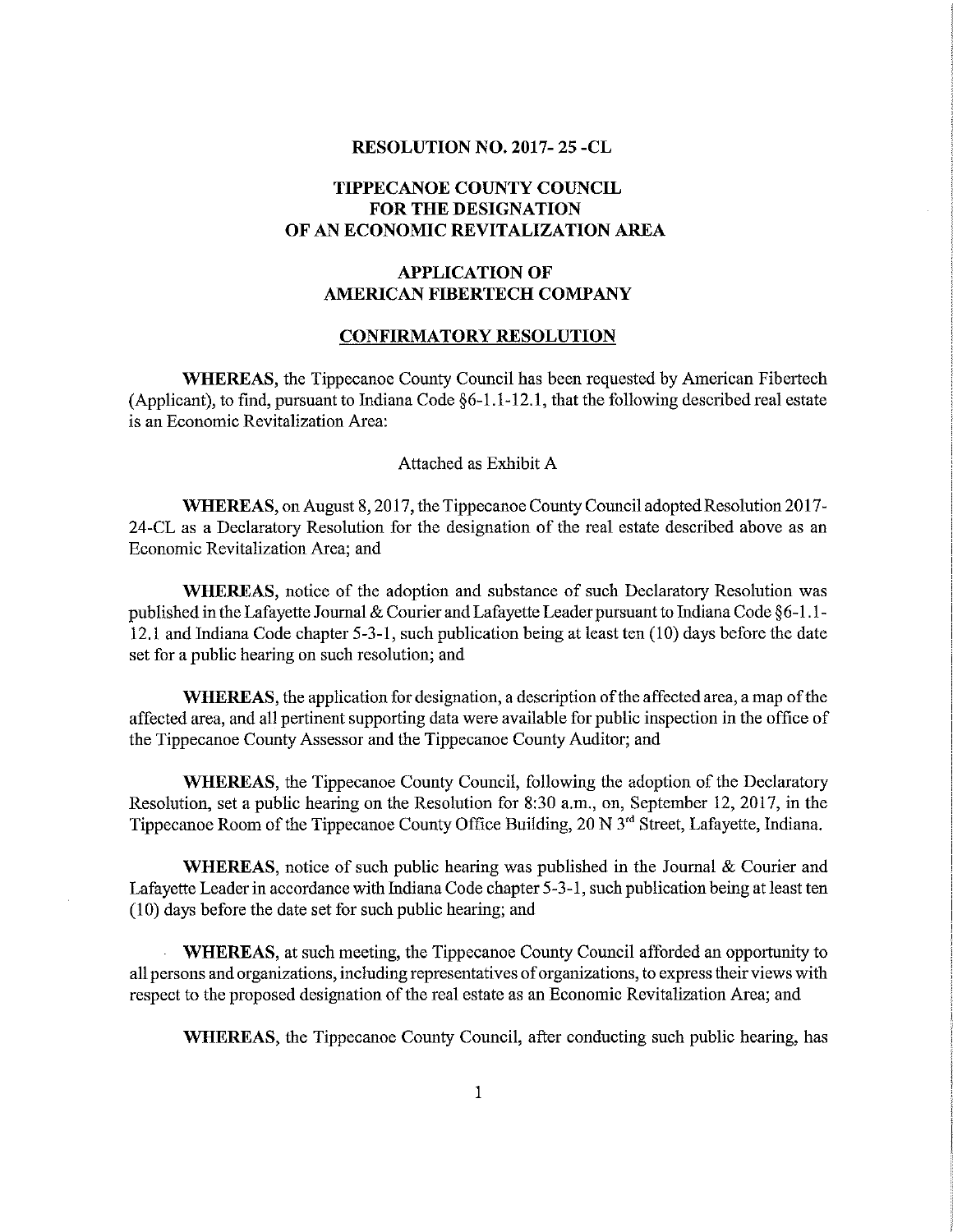given careful consideration to all comments and views expressed and any evidence presented regarding the designation of such real estate as an Economic Revitalization Area.

NOW, THEREFORE, BE IT RESOLVED, that after conducting such public hearing, the Tippecanoe County Council confirms certain findings made in the Declaratory Resolution for designation of the real estate described above as an Economic Revitalization Area, and makes certain further findings concerning the period during which the owners of property within the designated area shall be entitled to certain deductions, as follows:

1. The property described in Exhibit A is located within the jurisdiction ofTippecanoe County for purposes of Indiana Code  $§6-1.1-12.1$ .

2. This County Council has determined, based on information provided by the Applicant, that the property has become and remains an area undesirable for, or impossible of, normal development and occupancy because of <sup>a</sup> cessation of growth, deterioration of improvements, age, obsolescence, and other factors which have impaired values and prevented <sup>a</sup> normal development of the property.

3. The Applicant, has under consideration the redevelopment and rehabilitation of the real property described in Exhibit A.

4. The proposed projects, through the generation of jobs, will promote normal development and occupancy.

5. The information set forth in the application filed by the Applicant establishes that the subject property complies with the general standards for designation of an Economic Revitalization pursuant to Indiana Code  $\S6-1.1-12.1-2$  within the jurisdiction of the Council.

6. The acquisition ofthe property, the redevelopment or rehabilitation thereof, and the installation of manufacturing equipment to be used therein, and the improvements to be constructed on the property, would benefit and enhance the welfare of all citizens and taxpayers of Tippecanoe County, and specifically:

- (I) The estimate of the value of the redevelopment or rehabilitation is reasonable for projects of that nature.
- (2) The estimate of the number of individuals who will be employed or whose employment will be retained can be reasonably expected to result from the proposed described redevelopment and rehabilitation.
- (3) The estimate of the annual salaries of those individuals who will be employed or whose employment will be retained can be reasonably expected to result from the proposed described redevelopment or rehabilitation.
- (4) The number of individual opportunities for employment, both temporary and permanent, and the compensation to be paid to employees, along with the value of the acquisition and construction of improvements, create benefits of the type and quality anticipated by the County Council within the economic revitalization area and can reasonably be expected to result from the proposed described redevelopment or rehabilitation.
- (5) The totality of benefits is sufficient to justify the deductions.
- (6) The estimate of the costof the new manufacturing equipment, new research and development equipment, new logistical distribution equipment, or new information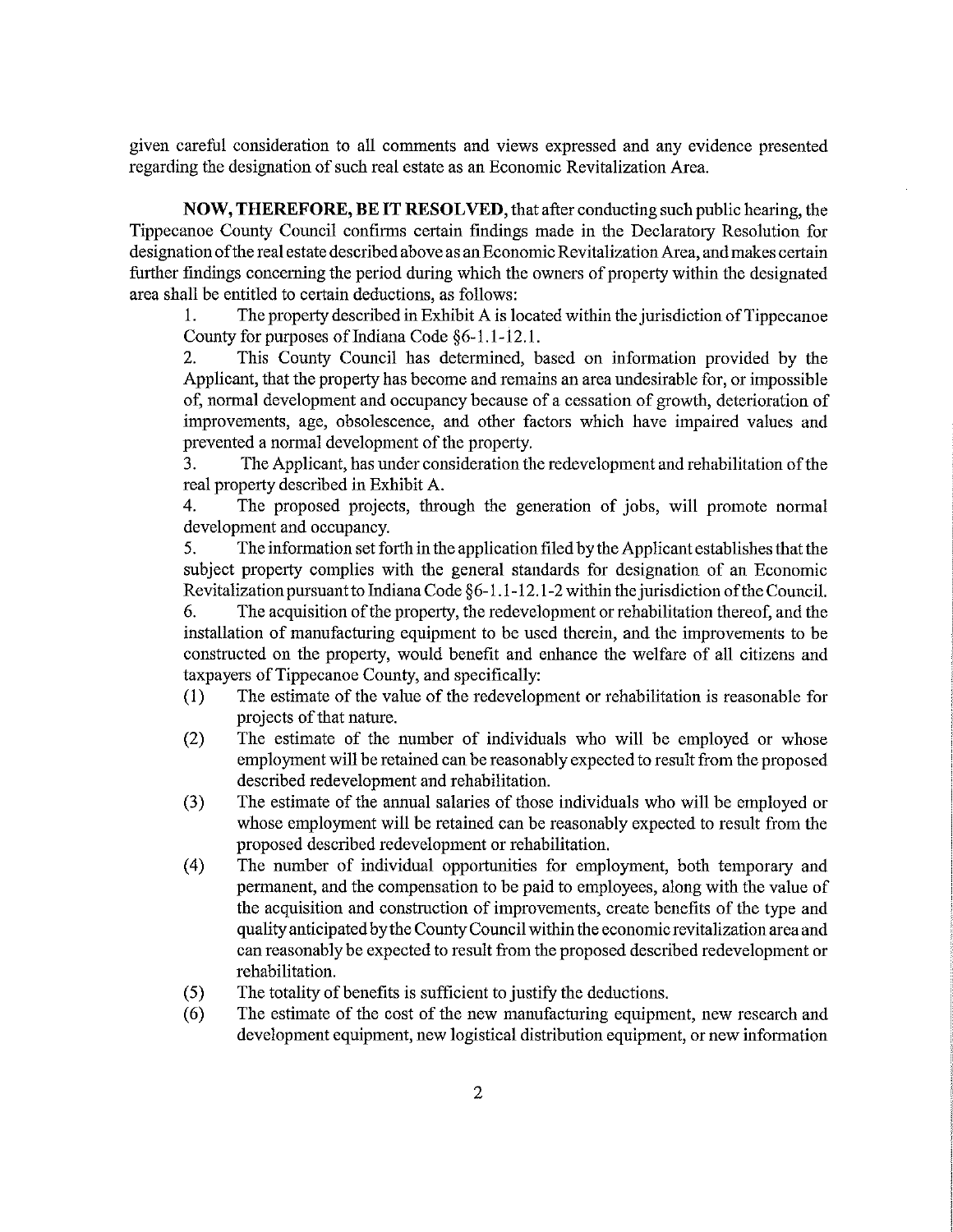technology equipment is reasonable for equipment of that type.

- (7) The estimate of the number of individuals who will be employed or whose employment will be retained can be reasonably expected to result from the installation of the new manufacturing equipment, new research and development equipment, new logistical distribution equipment, or new information technology equipment.
- (8) The estimate of the annual salaries of those individuals who will be employed or whose employment will be retained can be reasonably expected to result from the proposed installation of new manufacturing equipment, new research and development equipment, new logistical distribution equipment, or new information technology equipment.
- (9) The other benefits about which information was requested, including the number of individual opportunities for employment, both temporary and permanent, and the compensation to be paid to employees, are benefits ofthe type and quality anticipated by the County Council within the economic revitalization area, and are benefits that can be reasonably expected to result from the proposed installation of new manufacturing equipment, new research and development equipment, new logistical distribution equipment, or new information technology equipment.

7. The designation of the subject property as an Economic Revitalization Area will assist in the inducement of <sup>a</sup> project which will provide employment opportunities to residents of Tippecanoe County and will provide long-term benefits to the tax base of Tippecanoe County.

8. No written remonstrance has been filed with the County Council either prior to or during the above-referenced public hearing on the subject application for designation.

9. Applicant should be entitled to the deductions provided by Indiana Code  $\S6-1.1-12.1-$ <sup>3</sup> with respect to improvements to real estate for <sup>a</sup> period often (10) years and the deductions provided by Indiana Code §6-1.1-12.1-4.5 with respect to personal property for a period of seven (7) years according to the schedule set forth below.

NOW, THEREFORE, BE IT ALSO RESOLVED by the County Council ofTippecanoe County, Indiana, that the property herein above described should be and is hereby declared to be an Economic Revitalization Area as that term is defined in Indiana Code sections 6-1.1-12.1-1 through  $6-1.1-12.1-6$  from the date that an application is filed by the owner of real estate or new manufacturing equipment located within such area requesting a deduction for assessed value pursuant to either Indiana Code §6-1.1-12.1-5 or 6-1.1-12.1-5.5 through and including December 31,2021.

BE IT ALSO RESOLVED, that pursuant to Indiana Code §6-1.1-12.1-3, Applicant shall be entitled to the deductions provided by Indiana Code §6-l .1-12. 1-3 with respect to improvements to real estate for <sup>a</sup> period of ten (10) years in accordance with the following schedule: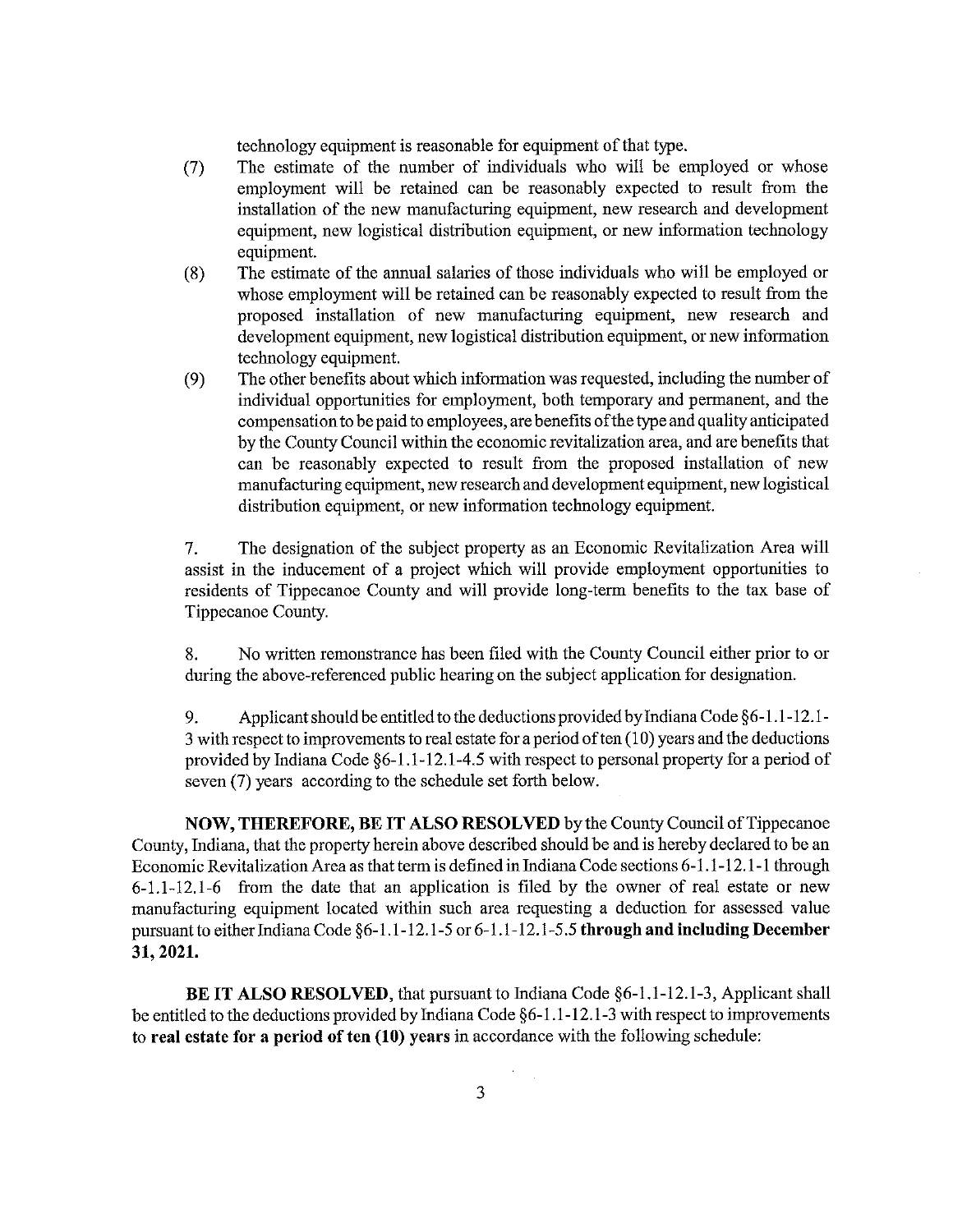| YEAR 1            | 100% |
|-------------------|------|
| YEAR <sub>2</sub> | 90%  |
| YEAR <sub>3</sub> | 80%  |
| YEAR <sub>4</sub> | 70%  |
| YEAR <sub>5</sub> | 60%  |
| YEAR <sub>6</sub> | 50%  |
| YEAR <sub>7</sub> | 40%  |
| YEAR 8            | 30%  |
| YEAR <sub>9</sub> | 20%  |
| YEAR 10           | 10%  |

BE IT ALSO RESOLVED, that pursuant to Indiana Code §6-1.1-12.1-4.5, Applicant shall be entitled to the deductions provided by Indiana Code §6-1.1-12.1-4.5 with respect to personal property in accordance with the following schedule

| YEAR 1            | 100%  |  |
|-------------------|-------|--|
| YEAR <sub>2</sub> | 85.7% |  |
| YEAR 3            | 71.4% |  |
| YEAR 4            | 57.1% |  |
| YEAR 5            | 42.8% |  |
| YEAR 6            | 28.5% |  |
| YEAR <sub>7</sub> | 14.2% |  |

BE IT ALSO RESOLVED, that if any part, parts, clause or portion of this Resolution shall be adjudged invalid or unconstitutional, such invalidity or unconstitutionality shall not effect the validity or unconstitutionality of this Resolution as <sup>a</sup> whole or any other part, clause or portion of the Resolution.

BE IT FINALLY RESOLVED, that by adoption of this Resolution, the Tippecanoe County Council does confirm its Declaratory Resolution approved on August 8, 2017, which designates the real estate described above as an Economic Revitalization Area.

 $\sim 10^7$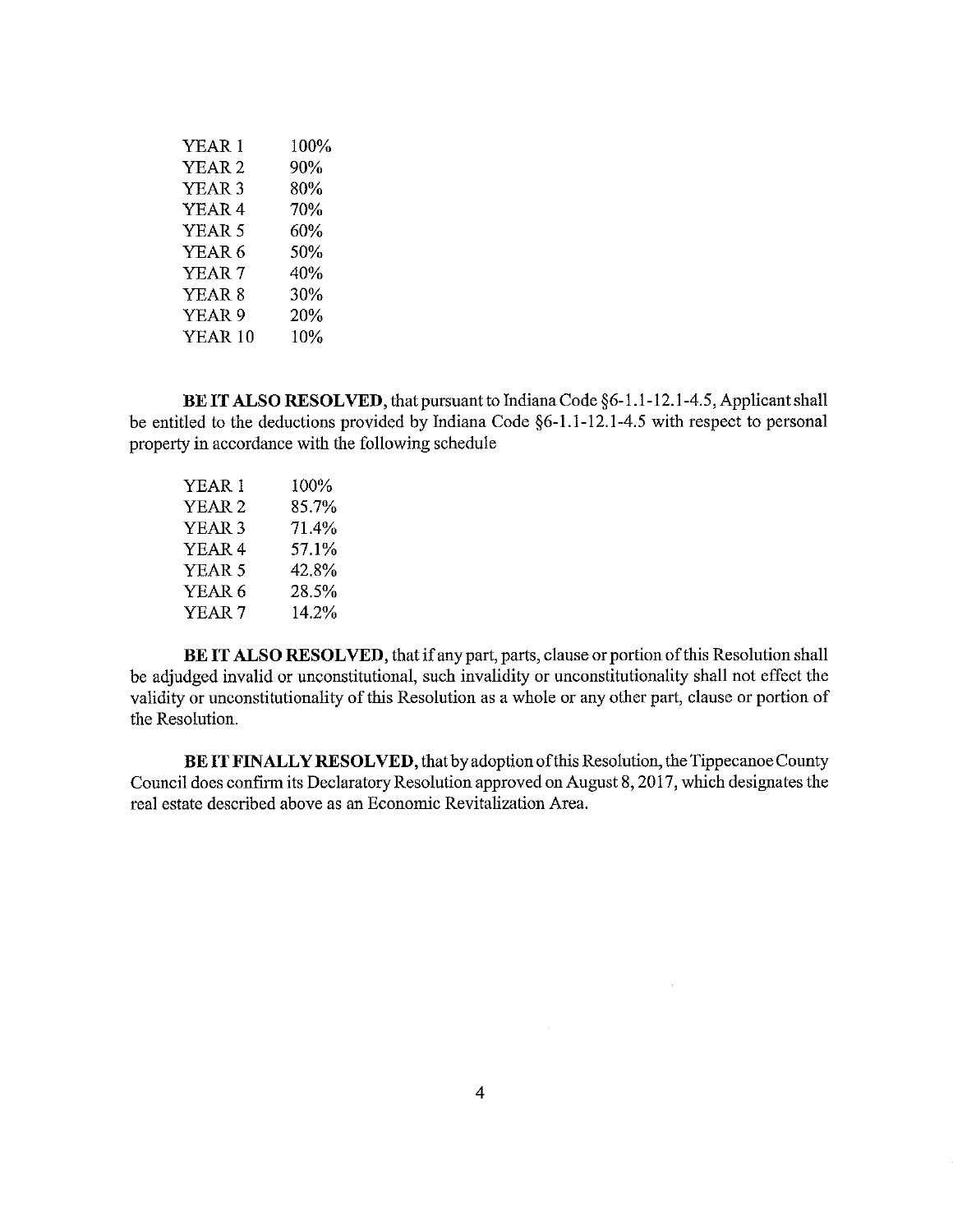Presented to the County Council of Tippecanoe County, Indiana, and adopted this 12th day of September, 2017.

TIPPECANOE COUNTY EQUNCIL  $\mathcal{\mathscr{L}}$ n  $H$ John R. Basham II, President

Bryan f. Metzger, Vice President

inu Williams David<sub>R</sub>

Vicki L. Burch

 $Kevin I$ Underwood

Kathy Vernon

 $\overrightarrow{\text{Roland K}}$ inge

ATTEST: Robert Plantenga, Tippecanoe County Auditor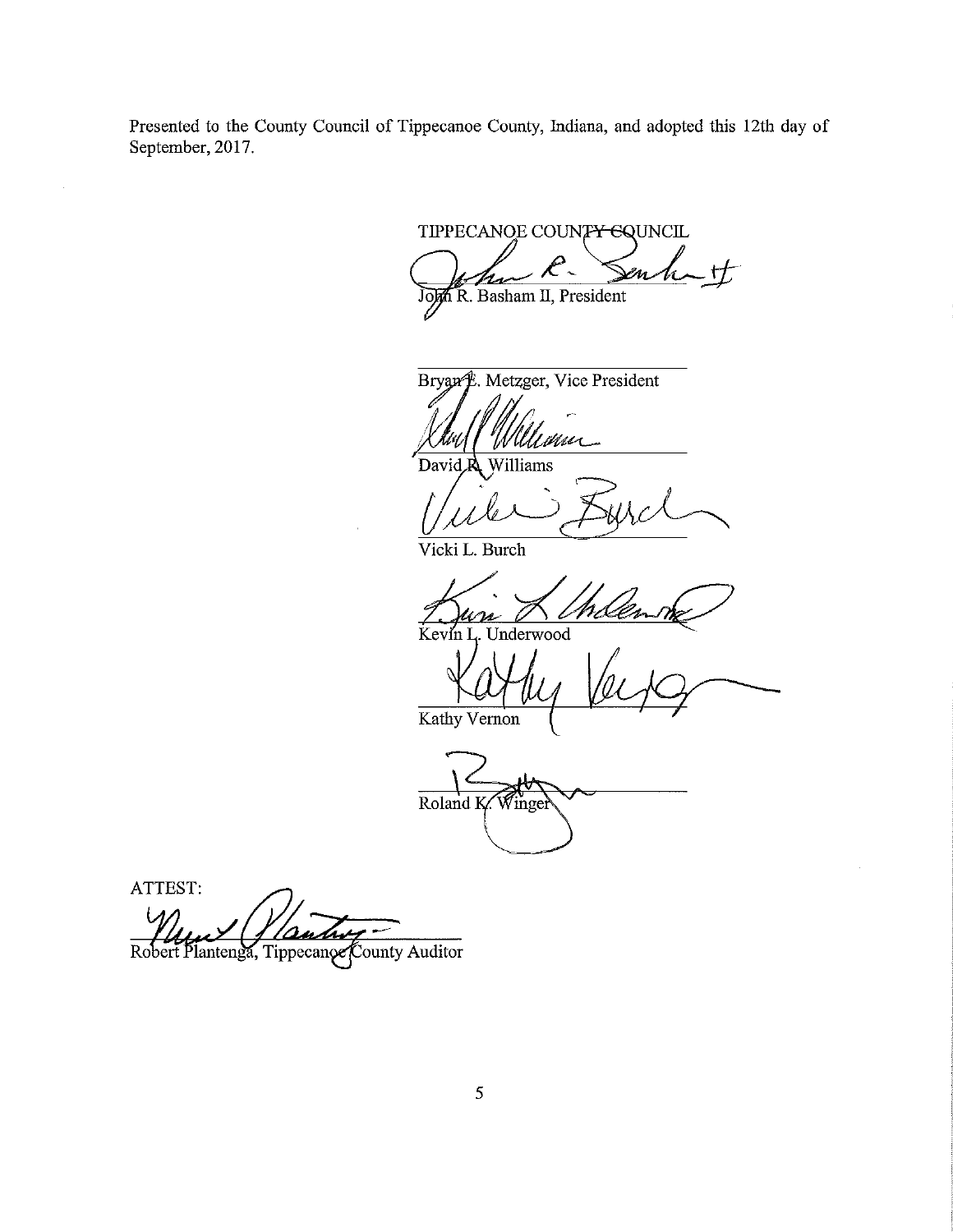# LEGAL DESCRIPTION

A part of the northeast quarter of Section 24, Township 21 North, Range 3 West in Lauramie Township, Tippecanoe County, Indiana, as described as follows:

Commencing at the northeast corner of the southwest quarter of said northeast quarter section; thence South  $00^{\circ}$ -55'25" West (assumed bearing) along the east line of the southwest quarter of said northeast quarter section 79.00 feet; thence North 73°-13'- $24"$  East 788.24.95 feet to an iron pin; thence North  $16^{\circ}$ -49'-33" West 14.50 feet to the Point of Beginning; thence continue North 16°-49'-33" West 628.87 feet to a 518" rebar with red cap on the south right of way line of the New York, Chicago and St. Louis Railroad; thence North 73°-08'-59" East along said railroad right of way 822.79 feet to a RR spike on the east line of said northeast quarter section; thence South 00°-41'-13" West along said east line 688.27 feet to a RR spike on the northwest right of way line of State Road 28; thence South 75°-41'-53" West 616.28 feet to the point of beginning, and containing 10.642 acres, more or less.

### AND ALSO

A parcel of land in the Northeast Quarter of Section Twenty-four (24), Township Twenty-One (21) North, Range Three (3) West, in Tippecanoe County, Indiana, described as follows, to-wit:

Beginning at a point on the North-South 1/4 Section line of Section 24, Township 21 North, Range 3 West, 79 feet South of the Northeast corner of the Southwest Quarter of the Northeast Quarter of Section 24, Township 21 North, Range 3 West; thence bearing South 78 degrees 01' West <sup>a</sup> distance of 148.7 feet to <sup>a</sup> point on the Northeasterly right of way line of U.S. Highway No. 52, located 45 feet by right angle measure from the centerline of the West bound lane of U.S. Highway No. 52; thence bearing North 39 degrees 54' West along the Northeasterly right of way of U.S. Highway No. 52, a distance of 680.0 feet to a point on the Southerly right of way line of the New York, Chicago and St. Louis Railroad; thence bearing North 73 degrees 00' East along the Southerly right of way line and 33 feet parallel to the centerline of the New York, Chicago and St. Louis Railroad <sup>a</sup> distance of 6080 feet to <sup>a</sup> point; thence bearing North 0 degrees 00' along the North-South 1/4 Section line of Section 24, Township 21 North, Range 3 West, a distance of 3.13 feet to a point on the Southerly right of way line of the New York, Chicago and St. Louis Railroad; thence bearing North 73 degrees 00' East along the Southerly right of way line and 30 feet parallel to the center line of the New York, Chicago and St. Louis Railroad a distance of 591.08 feet to a point; thence bearing South 17 degrees 00' East a distance of 642.44 feet to a point; thence bearing South 73 degrees 00' West and parallel to the Southerly right of way line of the New York, Chicago and St. Louis Railroad a distance of 787.3 feet to the place of beginning, containing 15.65 acres, more or less.